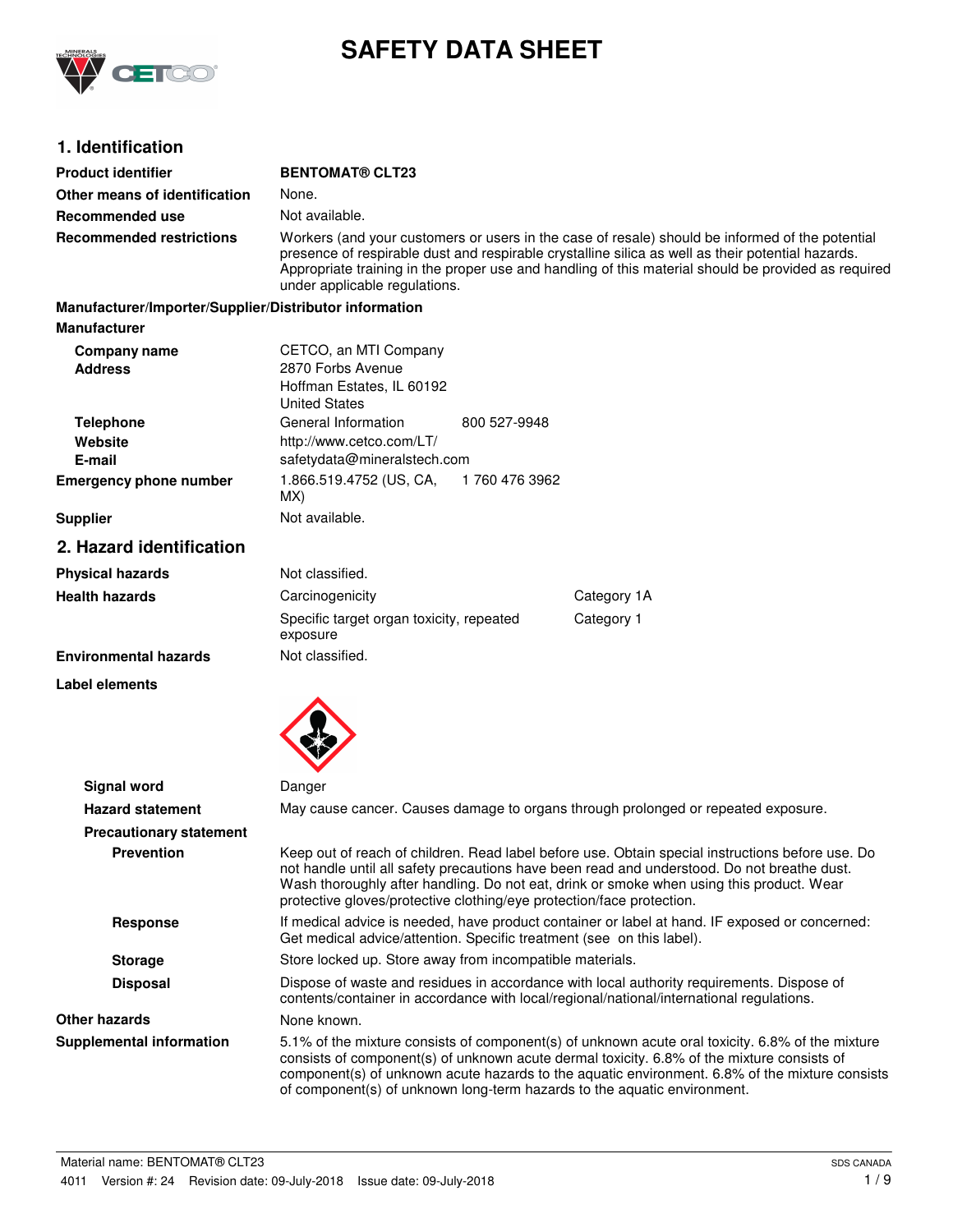# **3. Composition/information on ingredients**

### **Mixtures**

| <b>Chemical name</b>                                                                                                                                                                              | Common name and synonyms                                                                                                                                                                                                                                                                                                                                                                                                                                                                  | <b>CAS number</b> | %          |
|---------------------------------------------------------------------------------------------------------------------------------------------------------------------------------------------------|-------------------------------------------------------------------------------------------------------------------------------------------------------------------------------------------------------------------------------------------------------------------------------------------------------------------------------------------------------------------------------------------------------------------------------------------------------------------------------------------|-------------------|------------|
| SILICA, CRYSTALLINE, QUARTZ                                                                                                                                                                       |                                                                                                                                                                                                                                                                                                                                                                                                                                                                                           | 14808-60-7        | $5 - 10$   |
| SILICA, CRYSTALLINE,<br><b>CRISTOBALITE</b>                                                                                                                                                       |                                                                                                                                                                                                                                                                                                                                                                                                                                                                                           | 14464-46-1        | $1 - < 3$  |
| Other components below reportable levels                                                                                                                                                          |                                                                                                                                                                                                                                                                                                                                                                                                                                                                                           |                   | $90 - 100$ |
| DSD: Directive 67/548/EEC.<br>CLP: Regulation No. 1272/2008.<br>M: M-factor<br>PBT: persistent, bioaccumulative and toxic substance.<br>vPvB: very persistent and very bioaccumulative substance. | #: This substance has been assigned Community workplace exposure limit(s).                                                                                                                                                                                                                                                                                                                                                                                                                |                   |            |
|                                                                                                                                                                                                   | All concentrations are in percent by weight unless ingredient is a gas. Gas concentrations are in percent by volume. *Designates that<br>a specific chemical identity and/or percentage of composition has been withheld as a trade secret.                                                                                                                                                                                                                                               |                   |            |
| <b>Composition comments</b>                                                                                                                                                                       | Occupational Exposure Limits for constituents are listed in Section 8. This product contains<br>naturally occurring crystalline silica (not listed in Annex I of Directive 67/548/EEC) in quantities less<br>than $6\%$ .                                                                                                                                                                                                                                                                 |                   |            |
| 4. First-aid measures                                                                                                                                                                             |                                                                                                                                                                                                                                                                                                                                                                                                                                                                                           |                   |            |
| <b>Inhalation</b>                                                                                                                                                                                 | Move to fresh air. If symptoms are experienced, remove source of contamination or move victim to<br>fresh air. Oxygen or artificial respiration if needed. Do not use mouth-to-mouth method if victim<br>inhaled the substance. Induce artificial respiration with the aid of a pocket mask equipped with a<br>one-way valve or other proper respiratory medical device. Call a physician if symptoms develop or<br>persist.                                                              |                   |            |
| <b>Skin contact</b>                                                                                                                                                                               | Remove and isolate contaminated clothing and shoes. For minor skin contact, avoid spreading<br>material on unaffected skin.                                                                                                                                                                                                                                                                                                                                                               |                   |            |
| Eye contact                                                                                                                                                                                       | Immediately flush eyes with plenty of water for at least 15 minutes. Continue rinsing. Get medical<br>attention immediately.                                                                                                                                                                                                                                                                                                                                                              |                   |            |
| Ingestion                                                                                                                                                                                         | Rinse mouth thoroughly. If ingestion of a large amount does occur, call a poison control center<br>immediately. Do not induce vomiting without advice from poison control center. If vomiting occurs,<br>keep head low so that stomach content doesn't get into the lungs. Do not use mouth-to-mouth<br>method if victim ingested the substance. Induce artificial respiration with the aid of a pocket mask<br>equipped with a one-way valve or other proper respiratory medical device. |                   |            |
| <b>Most important</b><br>symptoms/effects, acute and<br>delayed                                                                                                                                   | Direct contact with eyes may cause temporary irritation. Prolonged exposure may cause chronic<br>effects.                                                                                                                                                                                                                                                                                                                                                                                 |                   |            |
| Indication of immediate<br>medical attention and special<br>treatment needed                                                                                                                      | Provide general supportive measures and treat symptomatically. Keep victim under observation.<br>Symptoms may be delayed.                                                                                                                                                                                                                                                                                                                                                                 |                   |            |
| <b>General information</b>                                                                                                                                                                        | IF exposed or concerned: Get medical advice/attention. If you feel unwell, seek medical advice<br>(show the label where possible). Ensure that medical personnel are aware of the material(s)<br>involved, and take precautions to protect themselves. Show this safety data sheet to the doctor in<br>attendance.                                                                                                                                                                        |                   |            |
| 5. Fire-fighting measures                                                                                                                                                                         |                                                                                                                                                                                                                                                                                                                                                                                                                                                                                           |                   |            |
| Suitable extinguishing media                                                                                                                                                                      | Dry chemical, CO2, water spray or regular foam. Use any media suitable for the surrounding fires.                                                                                                                                                                                                                                                                                                                                                                                         |                   |            |
| <b>Unsuitable extinguishing</b><br>media                                                                                                                                                          | None known.                                                                                                                                                                                                                                                                                                                                                                                                                                                                               |                   |            |
| Specific hazards arising from<br>the chemical                                                                                                                                                     | During fire, gases hazardous to health may be formed.                                                                                                                                                                                                                                                                                                                                                                                                                                     |                   |            |
| Special protective equipment<br>and precautions for firefighters                                                                                                                                  | As in any fire, wear self-contained breathing apparatus pressure-demand, MSHA/NIOSH<br>(approved or equivalent) and full protective gear.                                                                                                                                                                                                                                                                                                                                                 |                   |            |
| <b>Fire fighting</b><br>equipment/instructions                                                                                                                                                    | Use water spray to cool unopened containers.                                                                                                                                                                                                                                                                                                                                                                                                                                              |                   |            |
| <b>Specific methods</b>                                                                                                                                                                           | Use standard firefighting procedures and consider the hazards of other involved materials.                                                                                                                                                                                                                                                                                                                                                                                                |                   |            |
| <b>General fire hazards</b>                                                                                                                                                                       | Not a fire hazard. No unusual fire or explosion hazards noted.                                                                                                                                                                                                                                                                                                                                                                                                                            |                   |            |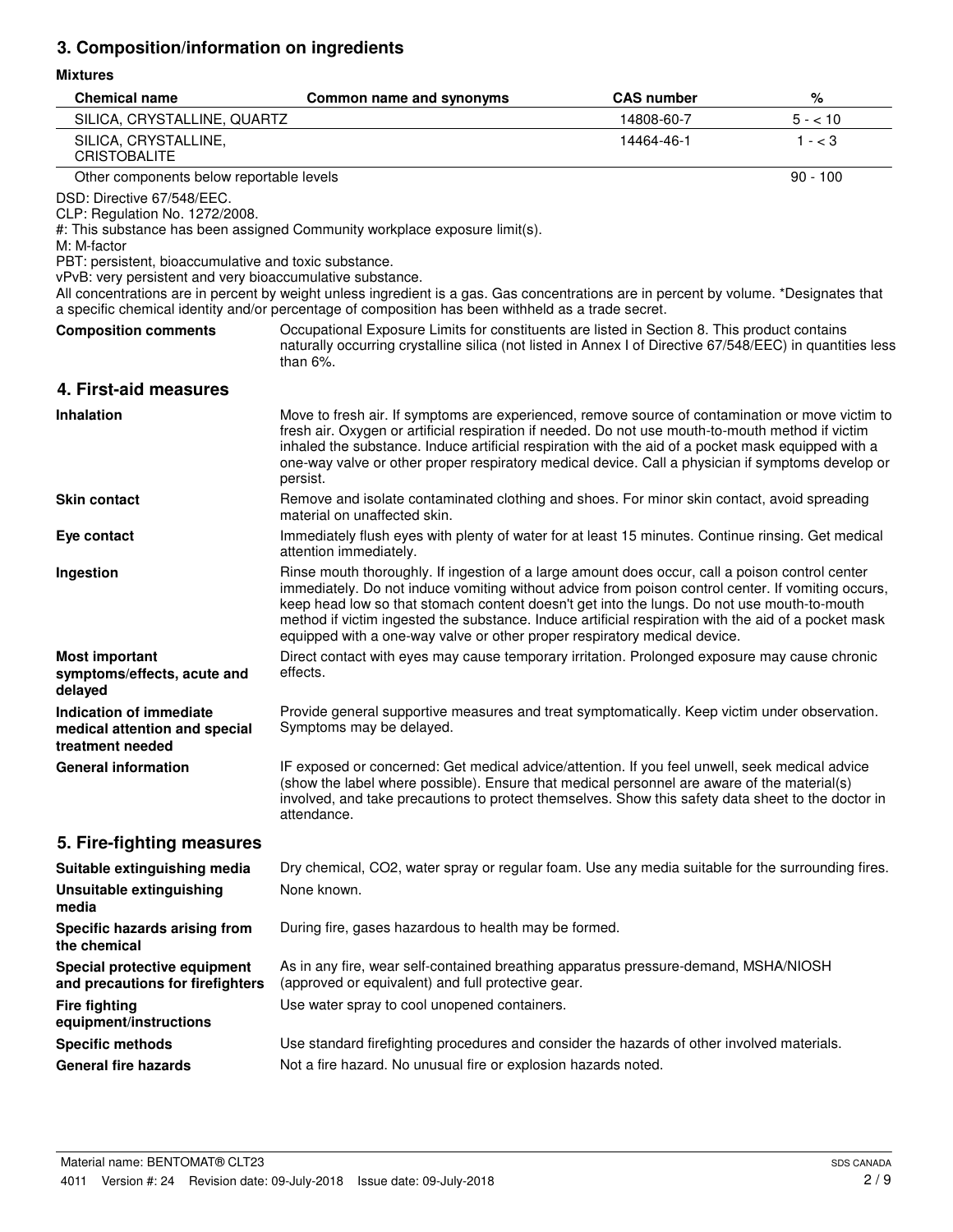## **6. Accidental release measures**

| Personal precautions,<br>protective equipment and<br>emergency procedures | Keep unnecessary personnel away. Keep people away from and upwind of spill/leak. Wear<br>appropriate protective equipment and clothing during clean-up. Wear a dust mask if dust is<br>generated above exposure limits. Do not touch damaged containers or spilled material unless<br>wearing appropriate protective clothing. Ensure adequate ventilation. Local authorities should be<br>advised if significant spillages cannot be contained. For personal protection, see section 8 of the<br>SDS.                                                                                                      |
|---------------------------------------------------------------------------|-------------------------------------------------------------------------------------------------------------------------------------------------------------------------------------------------------------------------------------------------------------------------------------------------------------------------------------------------------------------------------------------------------------------------------------------------------------------------------------------------------------------------------------------------------------------------------------------------------------|
| Methods and materials for<br>containment and cleaning up                  | Avoid the generation of dusts during clean-up. This product is miscible in water. Collect dust or<br>particulates using a vacuum cleaner with a HEPA filter. Stop the flow of material, if this is without<br>risk. Following product recovery, flush area with water. Put material in suitable, covered, labeled<br>containers. For waste disposal, see section 13 of the SDS. None necessary. Reduce airborne dust<br>and prevent scattering by moistening with water.                                                                                                                                    |
| <b>Environmental precautions</b>                                          | Avoid discharge into drains, water courses or onto the ground.                                                                                                                                                                                                                                                                                                                                                                                                                                                                                                                                              |
| 7. Handling and storage                                                   |                                                                                                                                                                                                                                                                                                                                                                                                                                                                                                                                                                                                             |
| Precautions for safe handling                                             | Obtain special instructions before use. Do not handle until all safety precautions have been read<br>and understood. Keep formation of airborne dusts to a minimum. Provide appropriate exhaust<br>ventilation at places where dust is formed. Do not breathe dust. Avoid prolonged exposure. When<br>using, do not eat, drink or smoke. Should be handled in closed systems, if possible. In case of<br>insufficient ventilation, wear suitable respiratory equipment. Wear appropriate personal protective<br>equipment. Wash hands thoroughly after handling. Observe good industrial hygiene practices. |
| Conditions for safe storage,<br>including any incompatibilities           | Store locked up. No special restrictions on storage with other products. Store in original tightly<br>closed container. No special storage conditions required. Guard against dust accumulation of this<br>material. Keep out of the reach of children. Store away from incompatible materials (see Section<br>10 of the SDS).                                                                                                                                                                                                                                                                              |

# **8. Exposure controls/personal protection**

| <b>US. ACGIH Threshold Limit Values</b>                                       |            |                         |                       |
|-------------------------------------------------------------------------------|------------|-------------------------|-----------------------|
| <b>Components</b>                                                             | Type       | Value                   | Form                  |
| SILICA, CRYSTALLINE,<br><b>CRISTOBALITE (CAS</b><br>14464-46-1)               | <b>TWA</b> | $0.025$ mg/m3           | Respirable fraction.  |
| SILICA, CRYSTALLINE,<br>QUARTZ (CAS 14808-60-7)                               | <b>TWA</b> | $0.025 \,\mathrm{mg/m}$ | Respirable fraction.  |
| Canada. Alberta OELs (Occupational Health & Safety Code, Schedule 1, Table 2) |            |                         |                       |
| <b>Components</b>                                                             | Type       | Value                   | Form                  |
| SILICA, CRYSTALLINE,<br>CRISTOBALITE (CAS<br>14464-46-1)                      | <b>TWA</b> | $0.025$ mg/m3           | Respirable.           |
|                                                                               |            | $0.025$ mg/m3           | Respirable particles. |
| SILICA, CRYSTALLINE,<br>QUARTZ (CAS 14808-60-7)                               | <b>TWA</b> | $0.025$ mg/m3           | Respirable particles. |
| <b>Constituents</b>                                                           | Type       | Value                   | Form                  |
| <b>TRADE SECRET</b>                                                           | <b>TWA</b> | $3$ mg/m $3$            | Respirable particles. |
|                                                                               |            | 10 mg/m $3$             | Total particulate.    |

| SILICA, CRYSTALLINE,<br><b>TWA</b><br>Respirable fraction.<br>$0.025 \,\mathrm{mg/m}$<br>CRISTOBALITE (CAS<br>14464-46-1)<br>SILICA, CRYSTALLINE,<br>TWA<br>Respirable fraction.<br>$0.025 \text{ mg/m}$ 3<br>QUARTZ (CAS 14808-60-7)<br><b>Form</b><br><b>Constituents</b><br>Value<br>Type<br><b>TRADE SECRET</b><br>TWA<br>Respirable fraction.<br>$3 \text{ mg/m}$<br>$10 \text{ mg/m}$<br>Total dust. | <b>Components</b> | Type | Value | <b>Form</b> |
|------------------------------------------------------------------------------------------------------------------------------------------------------------------------------------------------------------------------------------------------------------------------------------------------------------------------------------------------------------------------------------------------------------|-------------------|------|-------|-------------|
|                                                                                                                                                                                                                                                                                                                                                                                                            |                   |      |       |             |
|                                                                                                                                                                                                                                                                                                                                                                                                            |                   |      |       |             |
|                                                                                                                                                                                                                                                                                                                                                                                                            |                   |      |       |             |
|                                                                                                                                                                                                                                                                                                                                                                                                            |                   |      |       |             |
|                                                                                                                                                                                                                                                                                                                                                                                                            |                   |      |       |             |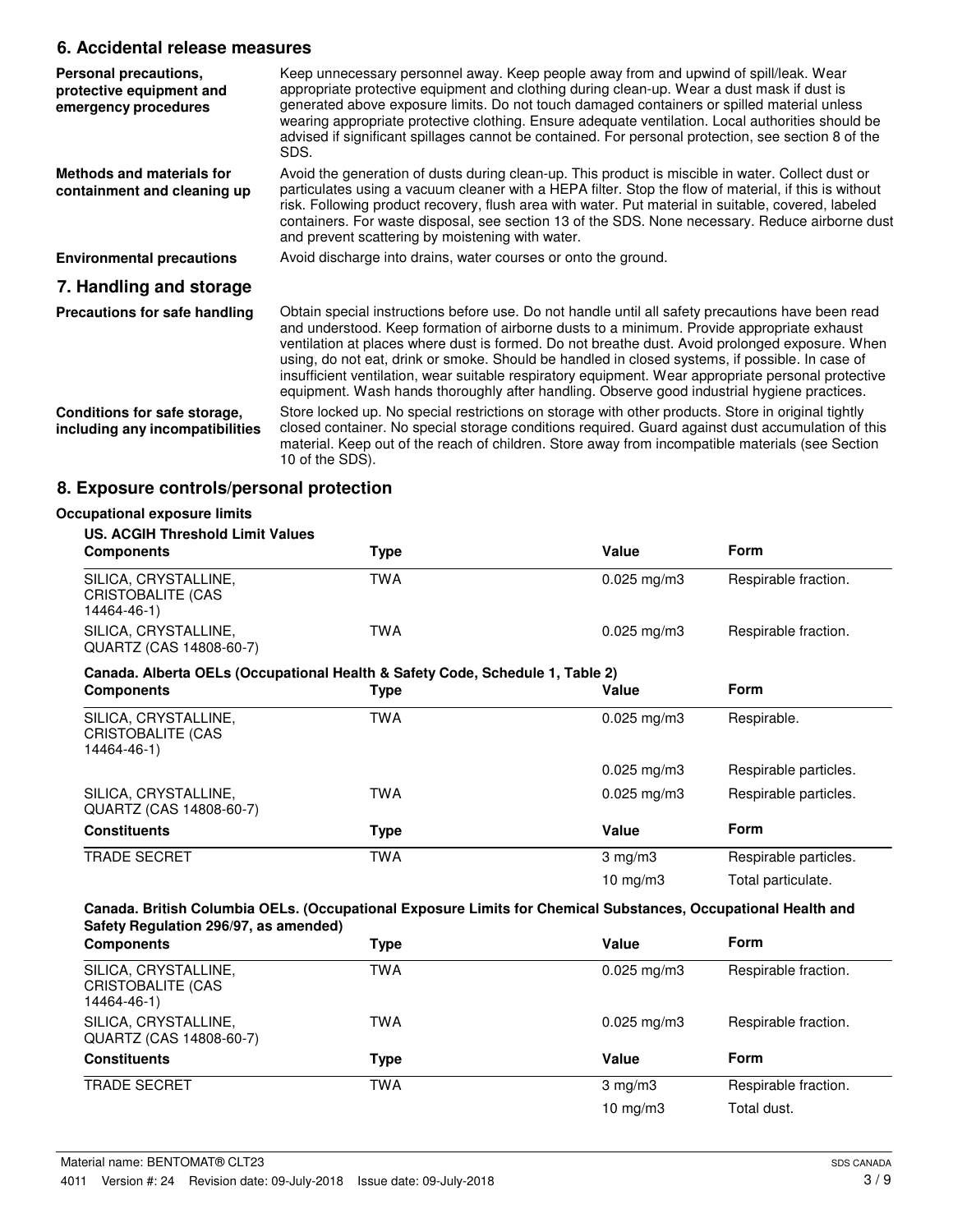| <b>Components</b>                                               | Canada. Manitoba OELs (Reg. 217/2006, The Workplace Safety And Health Act)<br><b>Type</b>                                                                                                                                                                                                                                                                                                                                                                                                                                                                                                                                                                                                                                                                    | Value           | <b>Form</b>          |
|-----------------------------------------------------------------|--------------------------------------------------------------------------------------------------------------------------------------------------------------------------------------------------------------------------------------------------------------------------------------------------------------------------------------------------------------------------------------------------------------------------------------------------------------------------------------------------------------------------------------------------------------------------------------------------------------------------------------------------------------------------------------------------------------------------------------------------------------|-----------------|----------------------|
| SILICA, CRYSTALLINE,<br>CRISTOBALITE (CAS<br>14464-46-1)        | <b>TWA</b>                                                                                                                                                                                                                                                                                                                                                                                                                                                                                                                                                                                                                                                                                                                                                   | $0.025$ mg/m3   | Respirable fraction. |
| SILICA, CRYSTALLINE,<br>QUARTZ (CAS 14808-60-7)                 | <b>TWA</b>                                                                                                                                                                                                                                                                                                                                                                                                                                                                                                                                                                                                                                                                                                                                                   | $0.025$ mg/m3   | Respirable fraction. |
| <b>Components</b>                                               | Canada. Ontario OELs. (Control of Exposure to Biological or Chemical Agents)<br><b>Type</b>                                                                                                                                                                                                                                                                                                                                                                                                                                                                                                                                                                                                                                                                  | Value           | <b>Form</b>          |
| SILICA, CRYSTALLINE,<br><b>CRISTOBALITE (CAS</b><br>14464-46-1) | <b>TWA</b>                                                                                                                                                                                                                                                                                                                                                                                                                                                                                                                                                                                                                                                                                                                                                   | $0.05$ mg/m $3$ | Respirable fraction. |
| SILICA, CRYSTALLINE,<br>QUARTZ (CAS 14808-60-7)                 | <b>TWA</b>                                                                                                                                                                                                                                                                                                                                                                                                                                                                                                                                                                                                                                                                                                                                                   | $0.1$ mg/m $3$  | Respirable fraction. |
| <b>Constituents</b>                                             | <b>Type</b>                                                                                                                                                                                                                                                                                                                                                                                                                                                                                                                                                                                                                                                                                                                                                  | Value           | <b>Form</b>          |
| <b>TRADE SECRET</b>                                             | <b>TWA</b>                                                                                                                                                                                                                                                                                                                                                                                                                                                                                                                                                                                                                                                                                                                                                   | $3$ mg/m $3$    | Respirable fraction. |
|                                                                 |                                                                                                                                                                                                                                                                                                                                                                                                                                                                                                                                                                                                                                                                                                                                                              | $10$ mg/m $3$   | Inhalable fraction.  |
| <b>Components</b>                                               | Canada. Quebec OELs. (Ministry of Labor - Regulation respecting occupational health and safety)<br><b>Type</b>                                                                                                                                                                                                                                                                                                                                                                                                                                                                                                                                                                                                                                               | Value           | Form                 |
| SILICA, CRYSTALLINE,<br><b>CRISTOBALITE (CAS</b><br>14464-46-1) | <b>TWA</b>                                                                                                                                                                                                                                                                                                                                                                                                                                                                                                                                                                                                                                                                                                                                                   | $0.05$ mg/m $3$ | Respirable dust.     |
| SILICA, CRYSTALLINE,<br>QUARTZ (CAS 14808-60-7)                 | <b>TWA</b>                                                                                                                                                                                                                                                                                                                                                                                                                                                                                                                                                                                                                                                                                                                                                   | $0.1$ mg/m $3$  | Respirable dust.     |
| <b>Constituents</b>                                             | <b>Type</b>                                                                                                                                                                                                                                                                                                                                                                                                                                                                                                                                                                                                                                                                                                                                                  | Value           | <b>Form</b>          |
| TRADE SECRET                                                    | <b>TWA</b>                                                                                                                                                                                                                                                                                                                                                                                                                                                                                                                                                                                                                                                                                                                                                   | $10$ mg/m $3$   | Total dust.          |
| <b>Components</b>                                               | Canada. Saskatchewan OELs (Occupational Health and Safety Regulations, 1996, Table 21)<br><b>Type</b>                                                                                                                                                                                                                                                                                                                                                                                                                                                                                                                                                                                                                                                        | Value           | <b>Form</b>          |
| SILICA, CRYSTALLINE,<br><b>CRISTOBALITE (CAS</b><br>14464-46-1) | 15 minute                                                                                                                                                                                                                                                                                                                                                                                                                                                                                                                                                                                                                                                                                                                                                    | $10$ mg/m $3$   | Inhalable fraction.  |
|                                                                 | 8 hour                                                                                                                                                                                                                                                                                                                                                                                                                                                                                                                                                                                                                                                                                                                                                       | $0.05$ mg/m3    | Respirable fraction. |
| SILICA, CRYSTALLINE,<br>QUARTZ (CAS 14808-60-7)                 | 8 hour                                                                                                                                                                                                                                                                                                                                                                                                                                                                                                                                                                                                                                                                                                                                                       | $0.05$ mg/m $3$ | Respirable fraction. |
| <b>Constituents</b>                                             | <b>Type</b>                                                                                                                                                                                                                                                                                                                                                                                                                                                                                                                                                                                                                                                                                                                                                  | Value           | Form                 |
| <b>TRADE SECRET</b>                                             | 15 minute                                                                                                                                                                                                                                                                                                                                                                                                                                                                                                                                                                                                                                                                                                                                                    | $6$ mg/m $3$    | Respirable fraction. |
|                                                                 |                                                                                                                                                                                                                                                                                                                                                                                                                                                                                                                                                                                                                                                                                                                                                              | 20 mg/m3        | Inhalable fraction.  |
|                                                                 | 8 hour                                                                                                                                                                                                                                                                                                                                                                                                                                                                                                                                                                                                                                                                                                                                                       | $3$ mg/m $3$    | Respirable fraction. |
|                                                                 |                                                                                                                                                                                                                                                                                                                                                                                                                                                                                                                                                                                                                                                                                                                                                              | 10 $mg/m3$      | Inhalable fraction.  |
| <b>Biological limit values</b>                                  | No biological exposure limits noted for the ingredient(s).                                                                                                                                                                                                                                                                                                                                                                                                                                                                                                                                                                                                                                                                                                   |                 |                      |
| <b>Exposure guidelines</b>                                      | Occupational exposure to nuisance dust (total and respirable) and respirable crystalline silica<br>should be monitored and controlled.                                                                                                                                                                                                                                                                                                                                                                                                                                                                                                                                                                                                                       |                 |                      |
| Appropriate engineering<br>controls                             | If engineering measures are not sufficient to maintain concentrations of dust particulates below the<br>OEL, suitable respiratory protection must be worn. Good general ventilation (typically 10 air<br>changes per hour) should be used. Ventilation rates should be matched to conditions. If<br>applicable, use process enclosures, local exhaust ventilation, or other engineering controls to<br>maintain airborne levels below recommended exposure limits. If exposure limits have not been<br>established, maintain airborne levels to an acceptable level. If material is ground, cut, or used in<br>any operation which may generate dusts, use appropriate local exhaust ventilation to keep<br>exposures below the recommended exposure limits. |                 |                      |
|                                                                 | Individual protection measures, such as personal protective equipment                                                                                                                                                                                                                                                                                                                                                                                                                                                                                                                                                                                                                                                                                        |                 |                      |
| Eye/face protection                                             | Wear dust goggles.                                                                                                                                                                                                                                                                                                                                                                                                                                                                                                                                                                                                                                                                                                                                           |                 |                      |
| <b>Skin protection</b>                                          |                                                                                                                                                                                                                                                                                                                                                                                                                                                                                                                                                                                                                                                                                                                                                              |                 |                      |
| <b>Hand protection</b>                                          | Wear appropriate chemical resistant gloves.                                                                                                                                                                                                                                                                                                                                                                                                                                                                                                                                                                                                                                                                                                                  |                 |                      |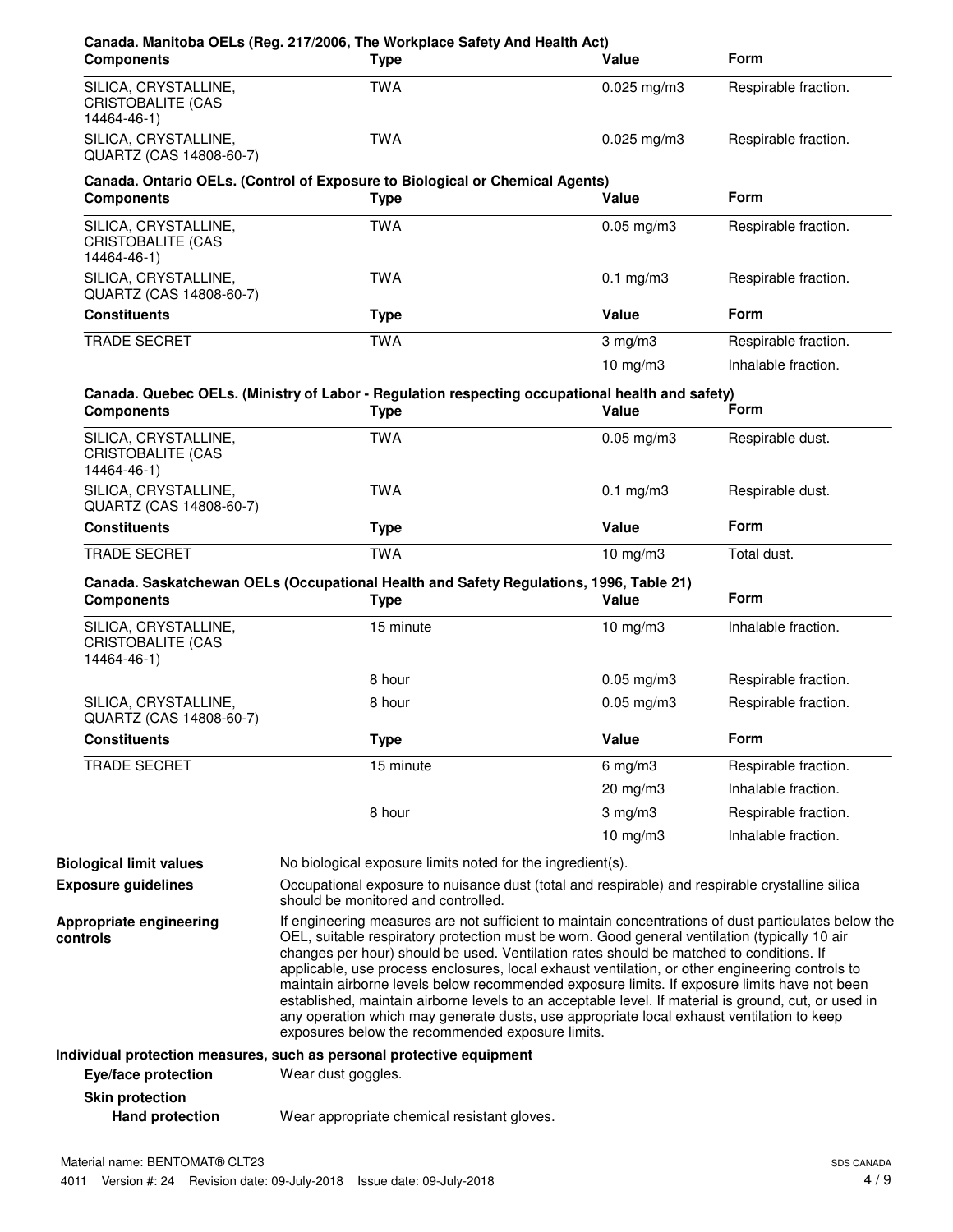| Other                                    | Use of an impervious apron is recommended. No special protective equipment required.                                                                                                                                                                                                                                                                                             |
|------------------------------------------|----------------------------------------------------------------------------------------------------------------------------------------------------------------------------------------------------------------------------------------------------------------------------------------------------------------------------------------------------------------------------------|
| <b>Respiratory protection</b>            | Use a particulate filter respirator for particulate concentrations exceeding the Occupational<br>Exposure Limit.                                                                                                                                                                                                                                                                 |
| <b>Thermal hazards</b>                   | Wear appropriate thermal protective clothing, when necessary.                                                                                                                                                                                                                                                                                                                    |
| <b>General hygiene</b><br>considerations | Observe any medical surveillance requirements. Always observe good personal hygiene<br>measures, such as washing after handling the material and before eating, drinking, and/or<br>smoking. Routinely wash work clothing and protective equipment to remove contaminants. Eye<br>wash fountain is recommended. Use good industrial hygiene practices in handling this material. |

## **9. Physical and chemical properties**

| Appearance                                        | The product consists of bentonite granules between geotextile layers                          |
|---------------------------------------------------|-----------------------------------------------------------------------------------------------|
| <b>Physical state</b>                             | Solid.                                                                                        |
| Form                                              | Solid. Mat or Fabric                                                                          |
| Color                                             | Various.                                                                                      |
| Odor                                              | None.                                                                                         |
| <b>Odor threshold</b>                             | Not available.                                                                                |
| pH                                                | Not available.                                                                                |
| Melting point/freezing point                      | Not available.                                                                                |
| Initial boiling point and boiling<br>range        | Not available.                                                                                |
| <b>Flash point</b>                                | Not flammable                                                                                 |
| <b>Evaporation rate</b>                           | Not available.                                                                                |
| Flammability (solid, gas)                         | Not available.                                                                                |
| Upper/lower flammability or explosive limits      |                                                                                               |
| <b>Flammability limit - lower</b><br>(%)          | Not explosive                                                                                 |
| <b>Flammability limit - upper</b><br>(%)          | Not explosive                                                                                 |
| Explosive limit - lower (%)                       | Not available.                                                                                |
| Explosive limit - upper (%)                       | Not available.                                                                                |
| Vapor pressure                                    | 0.00001 hPa estimated                                                                         |
| <b>Vapor density</b>                              | Not available.                                                                                |
| <b>Relative density</b>                           | Not available.                                                                                |
| Solubility(ies)                                   |                                                                                               |
| Solubility (water)                                | Negligible                                                                                    |
| <b>Partition coefficient</b><br>(n-octanol/water) | Not available.                                                                                |
| <b>Auto-ignition temperature</b>                  | Not available.                                                                                |
| <b>Decomposition temperature</b>                  | Not available.                                                                                |
| <b>Viscosity</b>                                  | Not available.                                                                                |
| <b>Other information</b>                          |                                                                                               |
| <b>Explosive properties</b>                       | Not explosive.                                                                                |
| <b>Oxidizing properties</b>                       | Not oxidizing.                                                                                |
| <b>Percent volatile</b>                           | 0 % estimated                                                                                 |
| 10. Stability and reactivity                      |                                                                                               |
| Reactivity                                        | The product is stable and non-reactive under normal conditions of use, storage and transport. |
| <b>Chemical stability</b>                         | Stable at normal conditions.                                                                  |
| <b>Possibility of hazardous</b><br>reactions      | Will not occur.                                                                               |
| <b>Conditions to avoid</b>                        | Contact with incompatible materials.                                                          |
| Incompatible materials                            | Powerful oxidizers. Chlorine. None known.                                                     |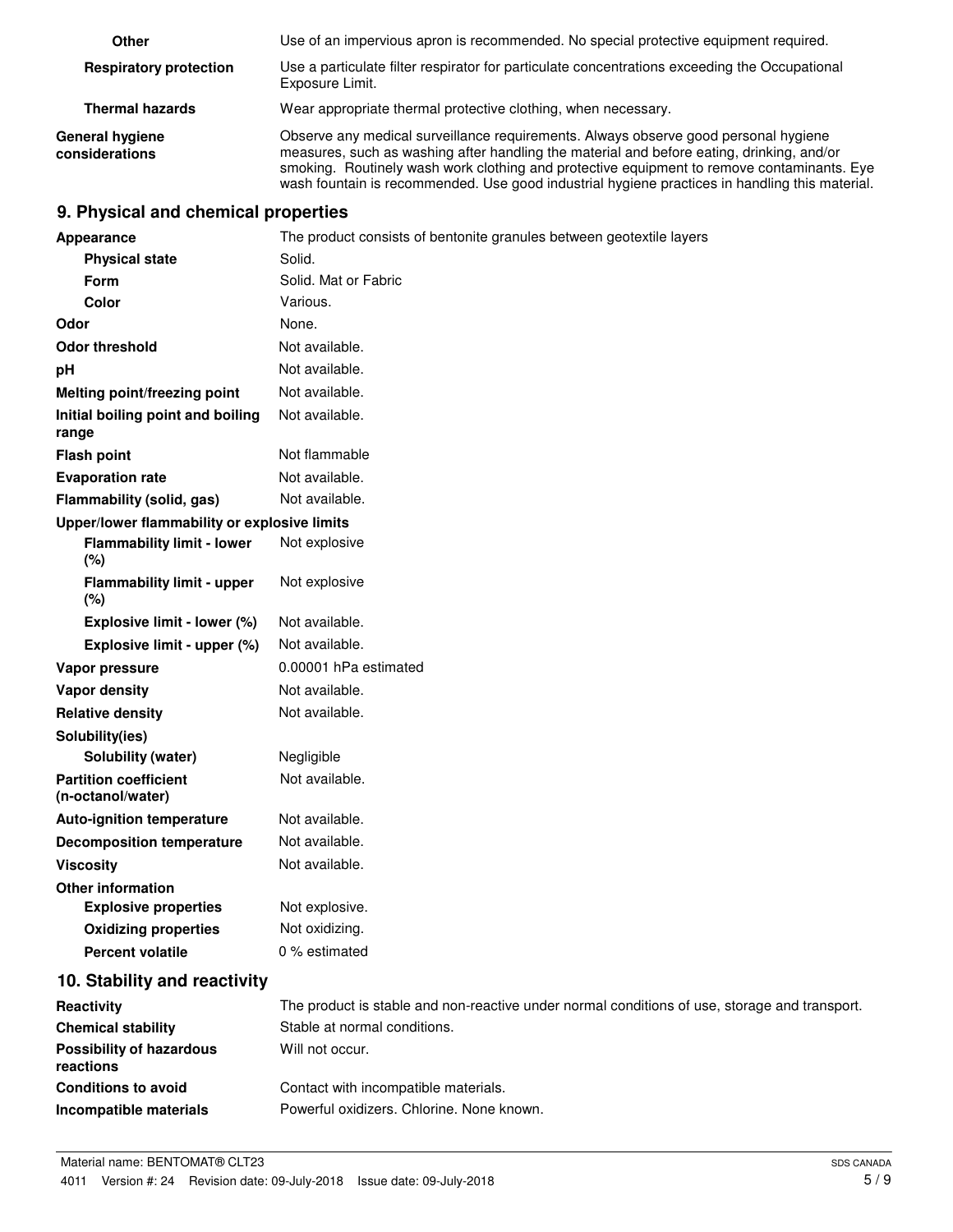# **11. Toxicological information**

| Information on likely routes of exposure                                           |                                                                                                                                                               |
|------------------------------------------------------------------------------------|---------------------------------------------------------------------------------------------------------------------------------------------------------------|
| <b>Inhalation</b>                                                                  | Prolonged inhalation may be harmful.                                                                                                                          |
| <b>Skin contact</b>                                                                | No adverse effects due to skin contact are expected.                                                                                                          |
| Eye contact                                                                        | Direct contact with eyes may cause temporary irritation.                                                                                                      |
| Ingestion                                                                          | May cause discomfort if swallowed. Expected to be a low ingestion hazard. However, ingestion is<br>not likely to be a primary route of occupational exposure. |
| Symptoms related to the<br>physical, chemical and<br>toxicological characteristics | Direct contact with eyes may cause temporary irritation. Exposure may cause temporary irritation,<br>redness, or discomfort.                                  |
| Information on toxicological effects                                               |                                                                                                                                                               |

| <b>Acute toxicity</b>                                       | Not known.                                                                                                                                                                                                                                                                                                                                                                                                                                                                                                                                                                                                                                                                                                                                                                                                                                                                                                                                                                                                                                                                                                                                                                                                                                                                                                                                                                                                                                                                                                                                                                                         |                                                                                                  |
|-------------------------------------------------------------|----------------------------------------------------------------------------------------------------------------------------------------------------------------------------------------------------------------------------------------------------------------------------------------------------------------------------------------------------------------------------------------------------------------------------------------------------------------------------------------------------------------------------------------------------------------------------------------------------------------------------------------------------------------------------------------------------------------------------------------------------------------------------------------------------------------------------------------------------------------------------------------------------------------------------------------------------------------------------------------------------------------------------------------------------------------------------------------------------------------------------------------------------------------------------------------------------------------------------------------------------------------------------------------------------------------------------------------------------------------------------------------------------------------------------------------------------------------------------------------------------------------------------------------------------------------------------------------------------|--------------------------------------------------------------------------------------------------|
| <b>Components</b>                                           | <b>Species</b>                                                                                                                                                                                                                                                                                                                                                                                                                                                                                                                                                                                                                                                                                                                                                                                                                                                                                                                                                                                                                                                                                                                                                                                                                                                                                                                                                                                                                                                                                                                                                                                     | <b>Test Results</b>                                                                              |
| SILICA, CRYSTALLINE, CRISTOBALITE (CAS 14464-46-1)          |                                                                                                                                                                                                                                                                                                                                                                                                                                                                                                                                                                                                                                                                                                                                                                                                                                                                                                                                                                                                                                                                                                                                                                                                                                                                                                                                                                                                                                                                                                                                                                                                    |                                                                                                  |
| <b>Acute</b>                                                |                                                                                                                                                                                                                                                                                                                                                                                                                                                                                                                                                                                                                                                                                                                                                                                                                                                                                                                                                                                                                                                                                                                                                                                                                                                                                                                                                                                                                                                                                                                                                                                                    |                                                                                                  |
| Oral                                                        |                                                                                                                                                                                                                                                                                                                                                                                                                                                                                                                                                                                                                                                                                                                                                                                                                                                                                                                                                                                                                                                                                                                                                                                                                                                                                                                                                                                                                                                                                                                                                                                                    |                                                                                                  |
| LD50                                                        | Rat                                                                                                                                                                                                                                                                                                                                                                                                                                                                                                                                                                                                                                                                                                                                                                                                                                                                                                                                                                                                                                                                                                                                                                                                                                                                                                                                                                                                                                                                                                                                                                                                | > 22500 mg/kg                                                                                    |
| <b>Skin corrosion/irritation</b>                            | Prolonged skin contact may cause temporary irritation.                                                                                                                                                                                                                                                                                                                                                                                                                                                                                                                                                                                                                                                                                                                                                                                                                                                                                                                                                                                                                                                                                                                                                                                                                                                                                                                                                                                                                                                                                                                                             |                                                                                                  |
| Serious eye damage/eye<br>irritation                        |                                                                                                                                                                                                                                                                                                                                                                                                                                                                                                                                                                                                                                                                                                                                                                                                                                                                                                                                                                                                                                                                                                                                                                                                                                                                                                                                                                                                                                                                                                                                                                                                    | Mild irritant to eyes (according to the modified Kay & Calandra criteria)                        |
| Respiratory or skin sensitization                           |                                                                                                                                                                                                                                                                                                                                                                                                                                                                                                                                                                                                                                                                                                                                                                                                                                                                                                                                                                                                                                                                                                                                                                                                                                                                                                                                                                                                                                                                                                                                                                                                    |                                                                                                  |
| Canada - Alberta OELs: Irritant                             |                                                                                                                                                                                                                                                                                                                                                                                                                                                                                                                                                                                                                                                                                                                                                                                                                                                                                                                                                                                                                                                                                                                                                                                                                                                                                                                                                                                                                                                                                                                                                                                                    |                                                                                                  |
| SILICA, CRYSTALLINE, CRISTOBALITE<br>$(CAS 14464-46-1)$     |                                                                                                                                                                                                                                                                                                                                                                                                                                                                                                                                                                                                                                                                                                                                                                                                                                                                                                                                                                                                                                                                                                                                                                                                                                                                                                                                                                                                                                                                                                                                                                                                    | Irritant                                                                                         |
| <b>Respiratory sensitization</b>                            | Not a respiratory sensitizer.                                                                                                                                                                                                                                                                                                                                                                                                                                                                                                                                                                                                                                                                                                                                                                                                                                                                                                                                                                                                                                                                                                                                                                                                                                                                                                                                                                                                                                                                                                                                                                      |                                                                                                  |
| <b>Skin sensitization</b>                                   | being a skin irritant.                                                                                                                                                                                                                                                                                                                                                                                                                                                                                                                                                                                                                                                                                                                                                                                                                                                                                                                                                                                                                                                                                                                                                                                                                                                                                                                                                                                                                                                                                                                                                                             | According to the classification criteria of the European Union, the product is not considered as |
| Germ cell mutagenicity                                      | mutagenic or genotoxic.                                                                                                                                                                                                                                                                                                                                                                                                                                                                                                                                                                                                                                                                                                                                                                                                                                                                                                                                                                                                                                                                                                                                                                                                                                                                                                                                                                                                                                                                                                                                                                            | No data available to indicate product or any components present at greater than 0.1% are         |
| Carcinogenicity                                             | In 1997, IARC (the International Agency for Research on Cancer) concluded that crystalline silica<br>inhaled from occupational sources can cause lung cancer in humans. However in making the<br>overall evaluation, IARC noted that "carcinogenicity was not detected in all industrial<br>circumstances studied. Carcinogenicity may be dependent on inherent characteristics of the<br>crystalline silica or on external factors affecting its biological activity or distribution of its<br>polymorphs." (IARC Monographs on the evaluation of the carcinogenic risks of chemicals to<br>humans, Silica, silicates dust and organic fibres, 1997, Vol. 68, IARC, Lyon, France.) In June<br>2003, SCOEL (the EU Scientific Committee on Occupational Exposure Limits) concluded that the<br>main effect in humans of the inhalation of respirable crystalline silica dust is silicosis. "There is<br>sufficient information to conclude that the relative risk of lung cancer is increased in persons with<br>silicosis (and, apparently, not in employees without silicosis exposed to silica dust in quarries and<br>in the ceramic industry). Therefore, preventing the onset of silicosis will also reduce the cancer<br>risk" (SCOEL SUM Doc 94-final, June 2003) According to the current state of the art, worker<br>protection against silicosis can be consistently assured by respecting the existing regulatory<br>occupational exposure limits. May cause cancer. Occupational exposure to respirable dust and<br>respirable crystalline silica should be monitored and controlled. |                                                                                                  |
| <b>ACGIH Carcinogens</b>                                    |                                                                                                                                                                                                                                                                                                                                                                                                                                                                                                                                                                                                                                                                                                                                                                                                                                                                                                                                                                                                                                                                                                                                                                                                                                                                                                                                                                                                                                                                                                                                                                                                    |                                                                                                  |
| SILICA, CRYSTALLINE, CRISTOBALITE<br>$(CAS 14464 - 46 - 1)$ |                                                                                                                                                                                                                                                                                                                                                                                                                                                                                                                                                                                                                                                                                                                                                                                                                                                                                                                                                                                                                                                                                                                                                                                                                                                                                                                                                                                                                                                                                                                                                                                                    | A2 Suspected human carcinogen.                                                                   |
| Canada - Alberta OELs: Carcinogen category                  | SILICA, CRYSTALLINE, QUARTZ (CAS 14808-60-7)                                                                                                                                                                                                                                                                                                                                                                                                                                                                                                                                                                                                                                                                                                                                                                                                                                                                                                                                                                                                                                                                                                                                                                                                                                                                                                                                                                                                                                                                                                                                                       | A2 Suspected human carcinogen.                                                                   |
| SILICA, CRYSTALLINE, CRISTOBALITE                           |                                                                                                                                                                                                                                                                                                                                                                                                                                                                                                                                                                                                                                                                                                                                                                                                                                                                                                                                                                                                                                                                                                                                                                                                                                                                                                                                                                                                                                                                                                                                                                                                    | Suspected human carcinogen.                                                                      |
| $(CAS 14464-46-1)$                                          | SILICA, CRYSTALLINE, QUARTZ (CAS 14808-60-7)                                                                                                                                                                                                                                                                                                                                                                                                                                                                                                                                                                                                                                                                                                                                                                                                                                                                                                                                                                                                                                                                                                                                                                                                                                                                                                                                                                                                                                                                                                                                                       | Suspected human carcinogen.                                                                      |
| Canada - Manitoba OELs: carcinogenicity                     |                                                                                                                                                                                                                                                                                                                                                                                                                                                                                                                                                                                                                                                                                                                                                                                                                                                                                                                                                                                                                                                                                                                                                                                                                                                                                                                                                                                                                                                                                                                                                                                                    |                                                                                                  |
| SILICA, CRYSTALLINE, CRISTOBALITE                           |                                                                                                                                                                                                                                                                                                                                                                                                                                                                                                                                                                                                                                                                                                                                                                                                                                                                                                                                                                                                                                                                                                                                                                                                                                                                                                                                                                                                                                                                                                                                                                                                    | Suspected human carcinogen.                                                                      |

SILICA, CRYSTALLINE, CRISTOBALITE (CAS 14464-46-1)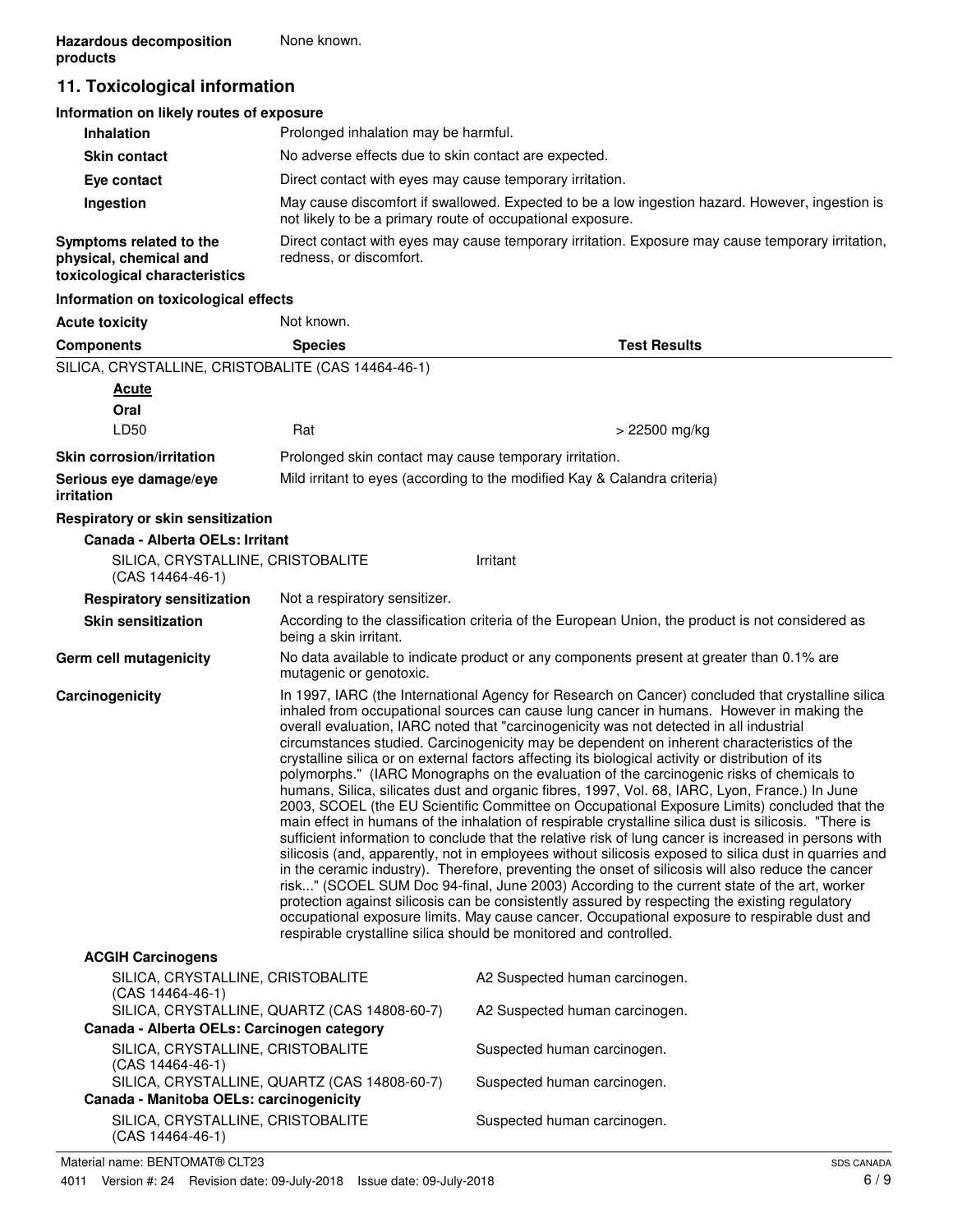| Canada - Quebec OELs: Carcinogen category              | SILICA, CRYSTALLINE, QUARTZ (CAS 14808-60-7)                | Suspected human carcinogen.                                                                                                                                                                                                                                                                                                                                                                                                                                                                                                                                                                                                                                                         |
|--------------------------------------------------------|-------------------------------------------------------------|-------------------------------------------------------------------------------------------------------------------------------------------------------------------------------------------------------------------------------------------------------------------------------------------------------------------------------------------------------------------------------------------------------------------------------------------------------------------------------------------------------------------------------------------------------------------------------------------------------------------------------------------------------------------------------------|
| SILICA, CRYSTALLINE, CRISTOBALITE<br>(CAS 14464-46-1)  |                                                             | Detected carcinogenic effect in animals.                                                                                                                                                                                                                                                                                                                                                                                                                                                                                                                                                                                                                                            |
| IARC Monographs. Overall Evaluation of Carcinogenicity | SILICA, CRYSTALLINE, QUARTZ (CAS 14808-60-7)                | Suspected carcinogenic effect in humans.                                                                                                                                                                                                                                                                                                                                                                                                                                                                                                                                                                                                                                            |
| SILICA, CRYSTALLINE, CRISTOBALITE                      |                                                             | 1 Carcinogenic to humans.                                                                                                                                                                                                                                                                                                                                                                                                                                                                                                                                                                                                                                                           |
| (CAS 14464-46-1)                                       |                                                             |                                                                                                                                                                                                                                                                                                                                                                                                                                                                                                                                                                                                                                                                                     |
|                                                        | SILICA, CRYSTALLINE, QUARTZ (CAS 14808-60-7)                | 1 Carcinogenic to humans.                                                                                                                                                                                                                                                                                                                                                                                                                                                                                                                                                                                                                                                           |
|                                                        | US. National Toxicology Program (NTP) Report on Carcinogens |                                                                                                                                                                                                                                                                                                                                                                                                                                                                                                                                                                                                                                                                                     |
| SILICA, CRYSTALLINE, CRISTOBALITE<br>(CAS 14464-46-1)  |                                                             | Known To Be Human Carcinogen.                                                                                                                                                                                                                                                                                                                                                                                                                                                                                                                                                                                                                                                       |
|                                                        | SILICA, CRYSTALLINE, QUARTZ (CAS 14808-60-7)                | Reasonably Anticipated to be a Human Carcinogen.<br>Known To Be Human Carcinogen.                                                                                                                                                                                                                                                                                                                                                                                                                                                                                                                                                                                                   |
| <b>Reproductive toxicity</b>                           |                                                             | This product is not expected to cause reproductive or developmental effects.                                                                                                                                                                                                                                                                                                                                                                                                                                                                                                                                                                                                        |
| Specific target organ toxicity -<br>single exposure    | Not classified.                                             |                                                                                                                                                                                                                                                                                                                                                                                                                                                                                                                                                                                                                                                                                     |
| Specific target organ toxicity -<br>repeated exposure  |                                                             | Causes damage to organs through prolonged or repeated exposure.                                                                                                                                                                                                                                                                                                                                                                                                                                                                                                                                                                                                                     |
| <b>Aspiration hazard</b>                               | Not an aspiration hazard.                                   |                                                                                                                                                                                                                                                                                                                                                                                                                                                                                                                                                                                                                                                                                     |
| <b>Chronic effects</b>                                 |                                                             | In 1997, IARC (the International Agency for Research on Cancer) concluded that crystalline silica<br>inhaled from occupational sources can cause lung cancer in humans. However in making the<br>overall evaluation, IARC noted that "carcinogenicity was not detected in all industrial<br>circumstances studied. Carcinogenicity may be dependent on inherent characteristics of the<br>crystalline silica or on external factors affecting its biological activity or distribution of its<br>polymorphs." (IARC Monographs on the evaluation of the carcinogenic risks of chemicals to<br>humans, Silica, silicates dust and organic fibres, 1997, Vol. 68, IARC, Lyon, France.) |
|                                                        | the cancer risk" (SCOEL SUM Doc 94-final, June 2003)        | In June 2003, SCOEL (the EU Scientific Committee on Occupational Exposure Limits) concluded<br>that the main effect in humans of the inhalation of respirable crystalline silica dust is silicosis.<br>"There is sufficient information to conclude that the relative risk of lung cancer is increased in<br>persons with silicosis (and, apparently, not in employees without silicosis exposed to silica dust in<br>quarries and in the ceramic industry). Therefore, preventing the onset of silicosis will also reduce                                                                                                                                                          |
|                                                        | not expected.                                               | According to the current state of the art, worker protection against silicosis can be consistently<br>assured by respecting the existing regulatory occupational exposure limits. Causes damage to<br>organs through prolonged or repeated exposure. Prolonged inhalation may be harmful. Prolonged<br>exposure may cause chronic effects. Some of the components of this product are hazardous in<br>the respirable form. However, because of the physical nature of this product, dust generation is                                                                                                                                                                              |
| 12. Ecological information                             |                                                             |                                                                                                                                                                                                                                                                                                                                                                                                                                                                                                                                                                                                                                                                                     |

| The product is not expected to be hazardous to the environment. This product is not expected to<br>produce significant ecotoxicity upon exposure to aquatic organisms and aquatic systems. |
|--------------------------------------------------------------------------------------------------------------------------------------------------------------------------------------------|
| No data is available on the degradability of this product.                                                                                                                                 |
| No data available.                                                                                                                                                                         |
| No data available.                                                                                                                                                                         |
| No other adverse environmental effects (e.g. ozone depletion, photochemical ozone creation<br>potential, endocrine disruption, global warming potential) are expected from this component. |
|                                                                                                                                                                                            |

# **13. Disposal considerations**

| <b>Disposal instructions</b>             | Collect and reclaim or dispose in sealed containers at licensed waste disposal site. Dispose of<br>contents/container in accordance with local/regional/national/international regulations. Material<br>should be recycled if possible. |
|------------------------------------------|-----------------------------------------------------------------------------------------------------------------------------------------------------------------------------------------------------------------------------------------|
| Local disposal regulations               | Dispose in accordance with all applicable regulations.                                                                                                                                                                                  |
| Hazardous waste code                     | The waste code should be assigned in discussion between the user, the producer and the waste<br>disposal company.                                                                                                                       |
| Waste from residues / unused<br>products | Dispose of in accordance with local regulations. Empty containers or liners may retain some<br>product residues. This material and its container must be disposed of in a safe manner (see:<br>Disposal instructions).                  |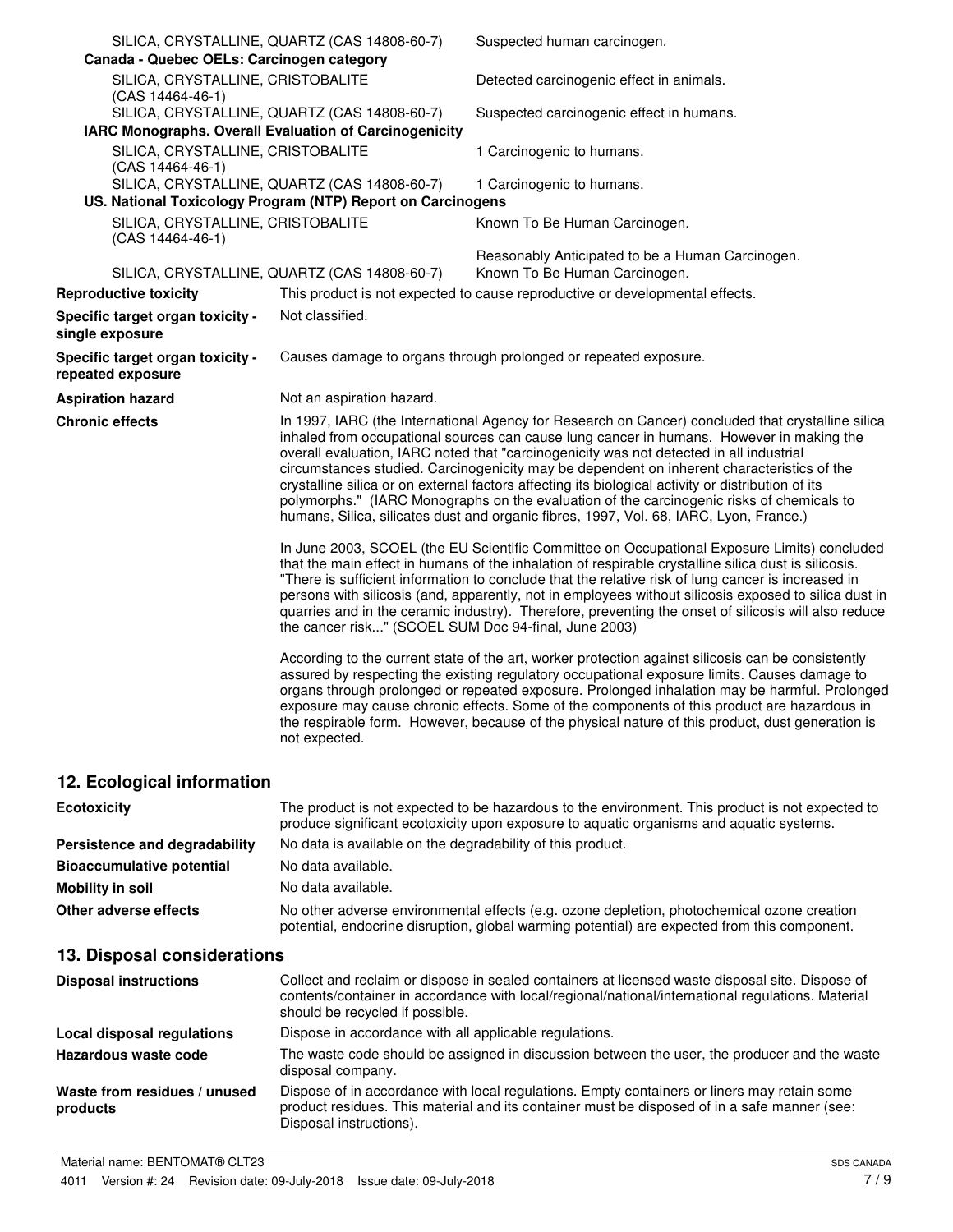Since emptied containers may retain product residue, follow label warnings even after container is emptied. Empty containers should be taken to an approved waste handling site for recycling or disposal.

### **14. Transport information**

#### **TDG**

Not regulated as dangerous goods.

#### **IATA**

Not regulated as dangerous goods.

#### **IMDG**

Not regulated as dangerous goods.

**Transport in bulk according to** Not applicable. **Annex II of MARPOL 73/78 and the IBC Code**

### **15. Regulatory information**

#### **Canadian regulations**

This product has been classified in accordance with the hazard criteria of the HPR and the SDS contains all the information required by the HPR.

#### **Controlled Drugs and Substances Act**

Not regulated. **Export Control List (CEPA 1999, Schedule 3)**

Not listed.

**Greenhouse Gases**

Not listed.

### **Precursor Control Regulations**

Not regulated.

#### **International regulations**

**Stockholm Convention**

Not applicable.

**Rotterdam Convention**

Not applicable.

**Kyoto protocol**

Not applicable.

**Montreal Protocol**

Not applicable.

**Basel Convention**

Not applicable.

#### **International Inventories**

| <b>Inventory name</b>                                                     | On inventory (yes/no)* |
|---------------------------------------------------------------------------|------------------------|
| Australian Inventory of Chemical Substances (AICS)                        | Yes                    |
| Domestic Substances List (DSL)                                            | Yes                    |
| Non-Domestic Substances List (NDSL)                                       | No.                    |
| Inventory of Existing Chemical Substances in China (IECSC)                | Yes                    |
| European Inventory of Existing Commercial Chemical<br>Substances (EINECS) | Yes                    |
| European List of Notified Chemical Substances (ELINCS)                    | N <sub>o</sub>         |
| Inventory of Existing and New Chemical Substances (ENCS)                  | Yes                    |
| Existing Chemicals List (ECL)                                             | Yes                    |
| New Zealand Inventory                                                     | No.                    |
| Philippine Inventory of Chemicals and Chemical Substances<br>(PICCS)      | Yes                    |
| Taiwan Chemical Substance Inventory (TCSI)                                | No.                    |
| Toxic Substances Control Act (TSCA) Inventory                             | Yes                    |
|                                                                           |                        |

\*A "Yes" indicates that all components of this product comply with the inventory requirements administered by the governing country(s) A "No" indicates that one or more components of the product are not listed or exempt from listing on the inventory administered by the governing country(s).